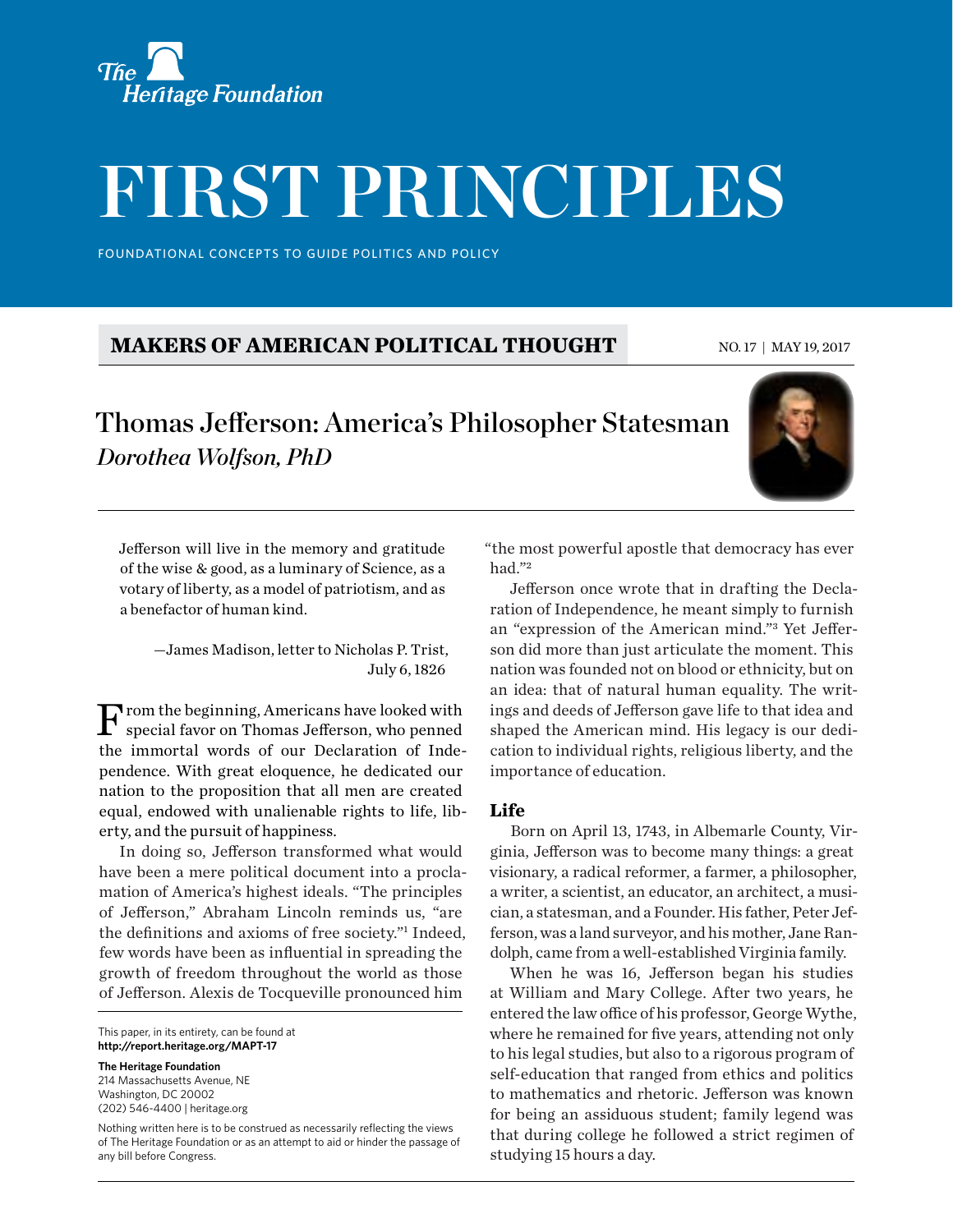# **Thomas Jefferson**

### *Born*

April 13, 1743, Shadwell, Albemarle County, Virginia, to Peter Jefferson, a planter who died when Jefferson was 14, and Jane Randolph Jefferson, a first-generation immigrant from England.

# *Education*

- Attended a preparatory school and graduated from William and Mary College (1762).
- Studied law and was admitted to the Virginia Bar (1767).

# *Religion*

Known but to God.

# *Family*

At the age of 28, married Martha Wayles Skelton on January 1, 1772. They had six children: Martha Washington Jefferson (1772); Jane Randolph Jefferson (1774); an unnamed son who died soon after childbirth (1777); Mary Jefferson (1778); an unnamed daughter who died soon after childbirth (1780); and Lucy Elizabeth Jefferson (1782).

# *Highlights*

- Member, Virginia House of Burgesses (1769-1774).
- Delegate, Second Continental Congress (1775-1776).
- Primary Author of Declaration of Independence (1776).
- Member, Virginia House of Delegates (1776-1779).
- Governor of Virginia (1779-1781).
- Member, Confederation Congress (1783-1784).
- Minister to France (1785-1789).
- Secretary of State (1789-1793).
- Vice President of the United States (1797-1801).
- President of the United States (1801-1809).
- Founder, University of Virginia (1819).

#### *Died*

July 4, 1826, at his home, Monticello, Virginia, where he is buried.

# *Last Words*

"Is it the Fourth?"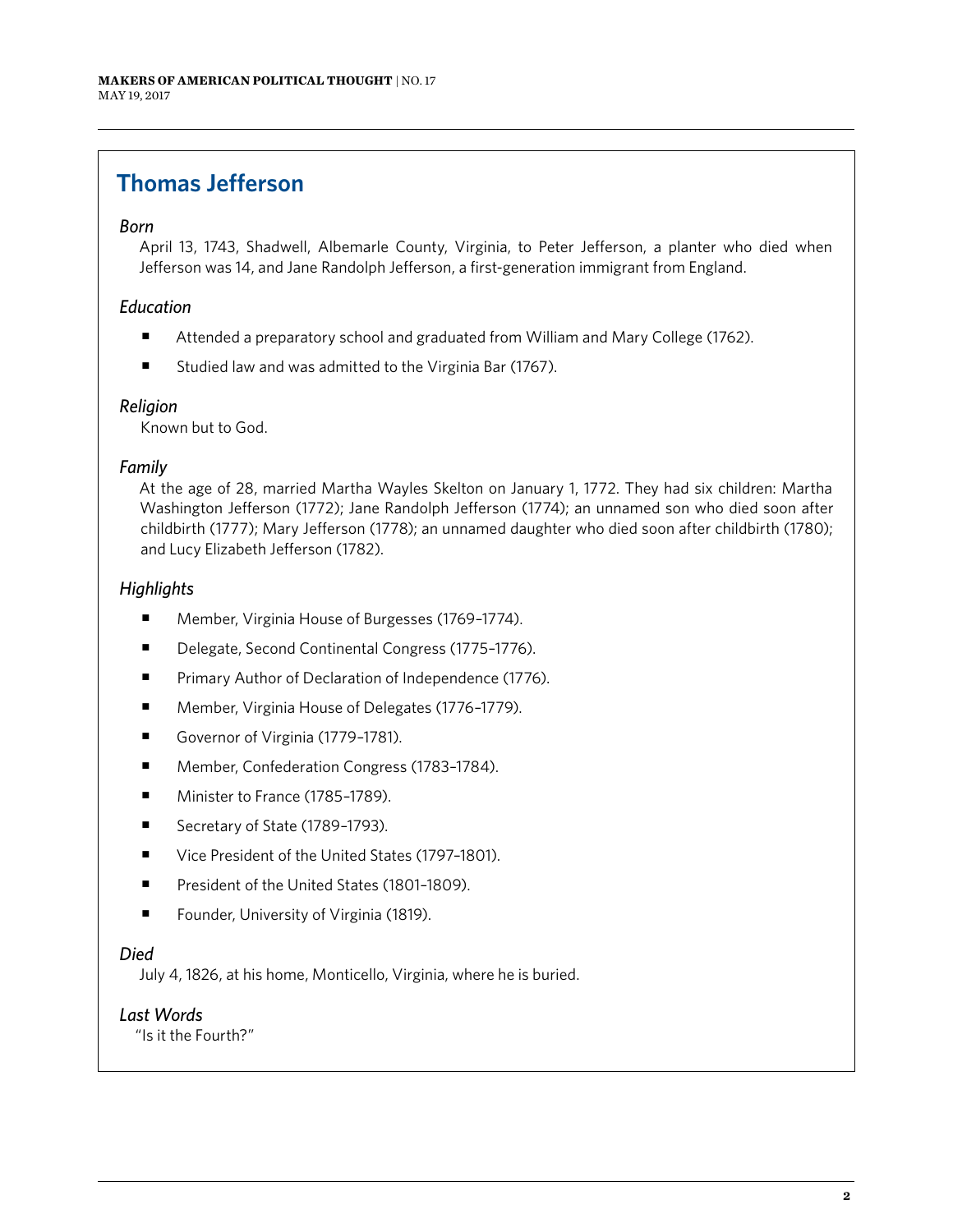In 1769, the same year he began building Monticello, Jefferson was elected to the Virginia House of Burgesses, where he served for five years. He soon became caught up in the anti-British sentiments sweeping the colonies, playing a central role in the Virginia Committee of Correspondence and supporting measures urging resistance to British authority. Among his more important writings was a set of proposed instructions to the Virginia delegates to the First Continental Congress, *A Summary View of the Rights of British America*, which called for the king to recognize the colonists' natural rights.

This nation was founded not on blood or ethnicity, but on an idea: that of natural human equality. The writings and deeds of Jefferson gave life to that idea and shaped the American mind.

In June 1775, Jefferson arrived in Philadelphia to serve as a delegate in the Second Continental Congress, bringing with him "a reputation for literature, science, and a happy talent of composition."4 Never much of a public speaker (John Adams claimed that he never heard Jefferson "utter three sentences together" while they both sat in Congress), Jefferson made his mark behind the scenes. His most important appointment was in June 1776 to serve on a committee along with John Adams, Benjamin Franklin, Robert Livingston, and Roger Sherman to write the Declaration of Independence. Only 33 years old, Jefferson was selected to draft what he later called "the declaratory charter of our rights."5

When Jefferson returned to Virginia in 1776 and reentered the House of Delegates (where he first met James Madison), he turned his attention to revising the laws of the State of Virginia to make them more democratic. Jefferson proposed legislation to abolish primogeniture (a law giving the first-born son exclusive right of inheritance) and entail (a law limiting inheritance to a lineal descent of heirs) and to establish religious liberty and a means for the general diffusion of knowledge. The first two bills became law in 1777, and the third passed in 1786, but his plan for establishing a broader educational system was defeated. Madison called Jefferson's efforts "a mine of legislative wealth."6

Jefferson was elected governor of Virginia in 1779 and spent the bulk of his two-year term dealing with the various exigencies arising from the Revolutionary War. He resigned after one term and happily returned "to my family, my farm, and my books."7 He declined a seat in the House of Delegates as well as a diplomatic post to negotiate peace with Great Britain, resuming work instead on *Notes on the State of Virginia*. It was a book that he had never intended to publish, probably because it contained a severe condemnation of slavery.

#### **The Statesman**

In November 1782, shortly after the untimely death of his wife Martha, Jefferson was again appointed to the peace commission to Great Britain, and this time he accepted. But before he set sail for England, he received word that the peace treaty had already been concluded. In 1783, he served as one of Virginia's delegates to Congress, drafting the resolves that served as a model for the famous Northwest Ordinance of 1787.

- 5. Thomas Jefferson, "To Samuel Adams Wells," May 12, 1819, in *Thomas Jefferson: Writings*, p. 1421.
- 6. James Madison, "James Madison to Samuel H. Smith, November 4, 1826," Library of Congress, https://cdn.loc.gov/service/mss/mjm/21/21\_0708\_0710.pdf (accessed April 8, 2017).
- 7. Thomas Jefferson, "To Mrs. Church," November 27, 1793, in *Thomas Jefferson: Writings*, p. 1013.

<sup>1.</sup> Abraham Lincoln, "To Henry L. Pierce and Others," April 6, 1859, in *Collected Works of Abraham Lincoln*, ed. Roy P. Basler (New Brunswick, NJ: Rutgers University Press, 1953), Vol. 3, pp. 375–376.

<sup>2.</sup> Alexis de Tocqueville, *Democracy in America*, ed. and trans. Harvey Mansfield and Delba Winthrop (Chicago: University of Chicago Press, 2002), Vol. 1, Part 2, Chapter 7, p. 249.

<sup>3.</sup> Thomas Jefferson, "To Henry Lee," May 8, 1825, in *Thomas Jefferson: Writings*, ed. Merrill D. Peterson (New York: Library of America, 1984), p. 1501.

<sup>4.</sup> John Adams, "From John Adams to Timothy Pickering, 6 August 1822," National Archives, Founders Online, last modified March 30, 2017, https://founders.archives.gov/documents/Adams/99-02-02-7674 (accessed April 8, 2017).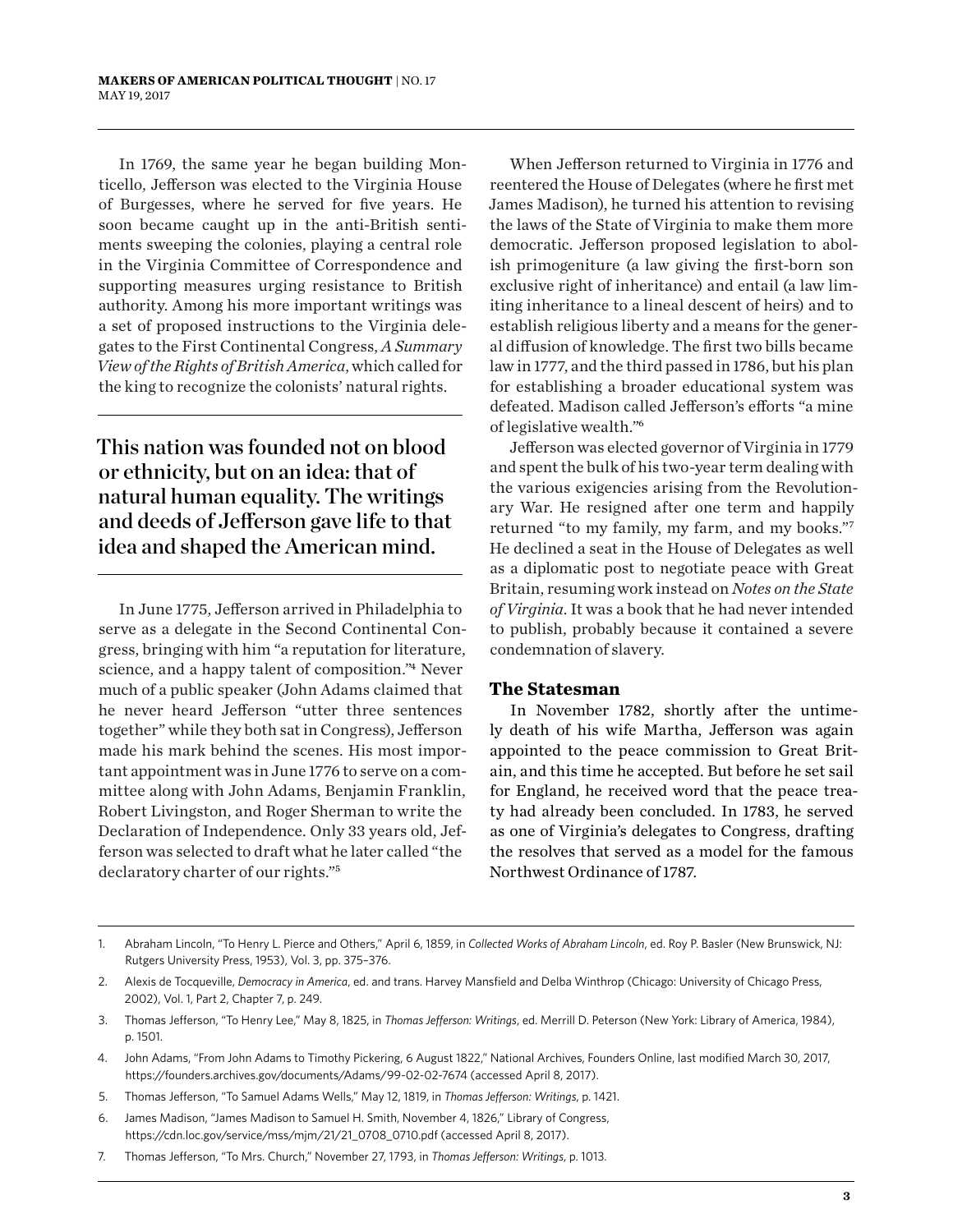In 1785, Congress appointed Jefferson to succeed Benjamin Franklin as minister to France. Although his achievements overseas were limited by the Articles of Confederation, which gave individual states the power to authorize treaties with foreign powers, Jefferson's diplomatic responsibilities kept him from attending the Constitutional Convention in Philadelphia.

Jefferson played a decisive role, albeit from afar, in persuading Madison of the need to add a bill of rights. While in France, Jefferson received a copy of the new Constitution and in a famous letter to Madison gave his general approval to it. But Jefferson had an important objection: "Let me add that a bill of rights is what the people are entitled to against every government on earth, general or particular, and what no just government should refuse, or rest on inference."8 Madison, who had been against a bill of rights, became a firm advocate and made it the first order of business to pass a bill of rights when he served in the First Congress.

When Jefferson returned to America in 1789, he had every intention of returning to France, but President Washington appointed him as the first Secretary of State, a position that Jefferson reluctantly accepted. In Washington's Administration, Jefferson came into conflict with the brash and brilliant Secretary of the Treasury, Alexander Hamilton.

- Jefferson believed that Hamilton harbored aristocratic sentiments and desired to put America on a course toward monarchy.
- Hamilton wanted a strong national government, whereas Jefferson favored strong state authority.
- Hamilton was pro-British, while Jefferson was pro-French.
- Jefferson envisioned America as a land of small landholders, the "chosen people of God…whose breasts he has made his peculiar deposit for substantial and genuine virtue."9 Hamilton favored an economy based on manufacturing, viewing America as a land of limitless commercial possibilities.

The antagonism between Hamilton and Jefferson became increasingly fierce and partisan, and Jefferson left the Administration at the end of 1793.

The rivalry between Hamilton and Jefferson ultimately led to the development of America's first political parties, the Federalists and the Republicans. In fact, Jefferson's defeat of John Adams for the presidency in 1800 was the first national election in which two organized political parties vied for office. In his inaugural address, Jefferson laid out his vision of limited government, dedicated to religious toleration and "equal and exact justice to all men" no matter their religious or political background.<sup>10</sup>

In his inaugural address, Jefferson laid out his vision of limited government, dedicated to religious toleration and "equal and exact justice to all men" no matter their religious or political background.

The highlight of Jefferson's two terms as President was undoubtedly the purchase of the Louisiana Territory from France, which nearly doubled the size of the United States and gave it control of the Mississippi River. However, Jefferson was reluctant to trumpet this great accomplishment, in part because he feared it violated the Constitution. A strict constructionist, Jefferson believed that the Constitution did not give the federal government the power to purchase territory. He supported passing a constitutional amendment to render the purchase legitimate but was advised that any delay might jeopardize the agreement. Jefferson ultimately found the constitutional authority for purchasing Louisiana under the presidential power to make treaties.

After the presidency, Jefferson eagerly left the world of politics and returned to Monticello, where he gave "up newspapers in exchange for Tacitus and Thucydides, for Newton and Euclid; and I find myself much the happier."11 Jefferson's retirement

<sup>8.</sup> Thomas Jefferson, "To James Madison," December 20, 1787, in *Thomas Jefferson: Writings*, p. 916.

<sup>9.</sup> Thomas Jefferson, "Notes on the State of Virginia," in *Thomas Jefferson: Writings*, p. 290.

<sup>10.</sup> Thomas Jefferson, "First Inaugural Address," in *Thomas Jefferson: Writings*, p. 494.

<sup>11.</sup> Thomas Jefferson, "To John Adams," January 21, 1812, in *Thomas Jefferson: Writings*, p. 1260.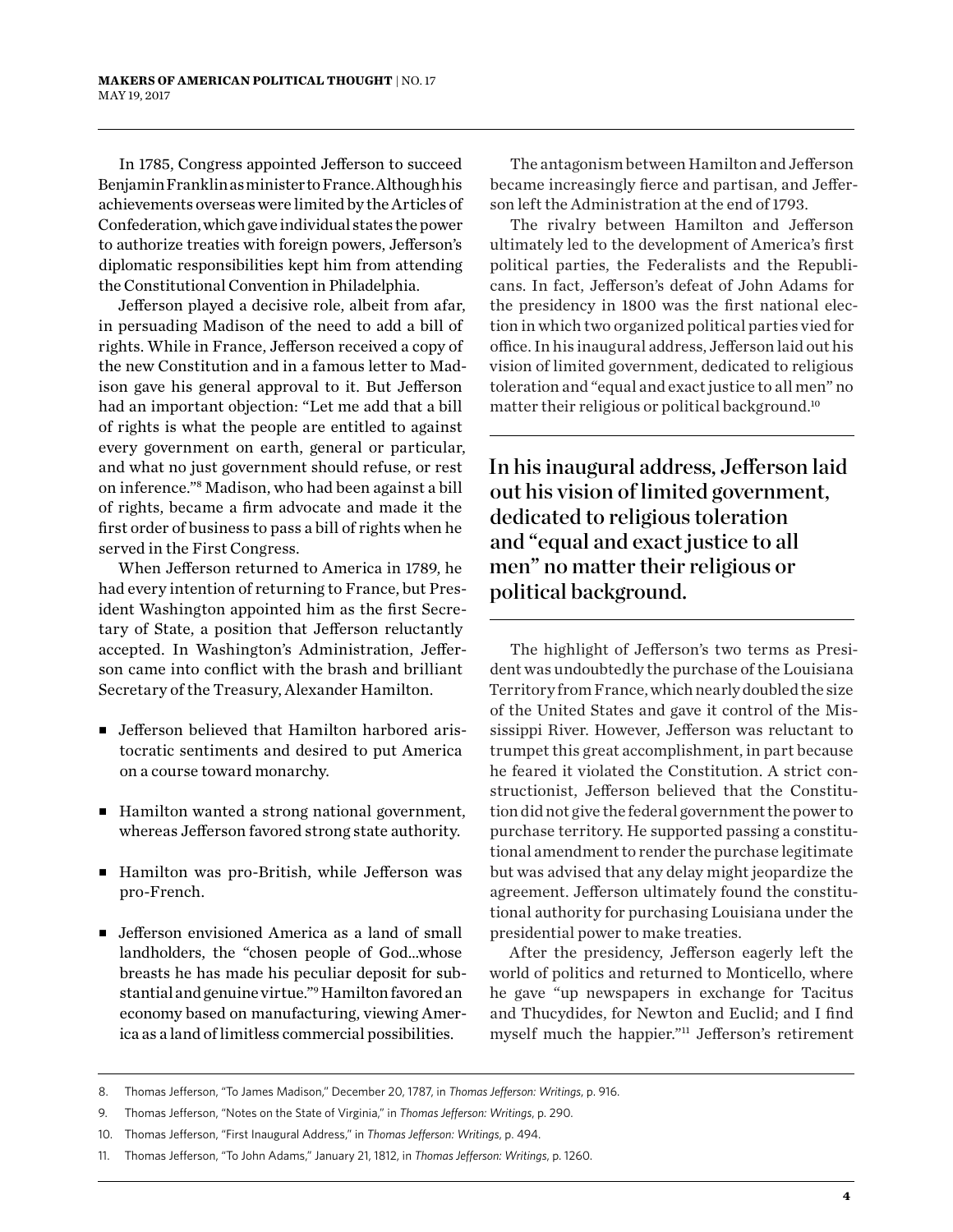was a time for reflection on matters of philosophy and theology; letter writing (his broken correspondence with John Adams was renewed); farming experiments; and—most important—establishing the University of Virginia.

### **Individual Rights and Slavery**

Thomas Jefferson was a child of the Enlightenment and considered three English philosophers of the 17th century—Isaac Newton, John Locke, and Francis Bacon—to be "the three greatest men that have ever lived, without any exception...."<sup>12</sup> He took the ideas of equality and liberty, which had merely been abstractions in aristocratic times, and put them into practice, enshrining them in our Declaration of Independence.

Today, many Americans take their rights for granted. We fail to realize that when Jefferson was propounding the self-evident truth of human equality, and hence the equal rights and dignity of individuals, the rest of the world believed that the "favored few"—monarchs, aristocrats, despots—should have dominion over the many. But Jefferson, writing 50 years after the Declaration in the last letter he ever wrote, was convinced that the world was beginning to embrace the idea that all people had a right to liberty:

All eyes are opened, or opening, to the rights of man. The general spread of the light of science has already laid open to every view the palpable truth, that the mass of mankind has not been born with saddles on their backs, nor a favored few booted and spurred, ready to ride them legitimately, by the grace of God.<sup>13</sup>

Of course, the question must be raised: How could a man so dedicated to safeguarding individual rights be a slaveowner? A look at Jefferson's public statements and legislative proposals on the issue of slavery reveals a man dedicated to the abolition of slavery. During his first term in the Virginia House

of Burgesses, a young Jefferson advocated legislation to make it easier for Virginians to free individual slaves. In *A Summary View of the Rights of British America*, Jefferson called for an end to the slave trade: "The abolition of domestic slavery is the great object of desire in those colonies where it was unhappily introduced in their infant state."14

Two years later, in his draft of the Declaration of Independence, Jefferson used the strongest language to condemn George III for promoting an untrammeled slave trade in the colonies:

He has waged cruel war against human nature itself, violating its most sacred rights of life and liberty in the persons of a distant people who never offended him, captivating & carrying them into slavery in another hemisphere, or to incur miserable death in their transportation thither.… Determined to keep open a market where MEN should be bought & sold, he has prostituted his negative for suppressing every legislative attempt to prohibit or to restrain this execrable commerce.15

In revising the laws of Virginia in the late 1770s, Jefferson took up the cause of emancipation. He submitted a proposal urging his fellow legislators to end slavery gradually in Virginia and to return the freed slaves to their native lands. As Jefferson recounted in his autobiography, his reform would have granted "freedom to all [slaves] born after a certain day, and deportation at a proper age…. Nothing is more certainly written in the book of fate than that these people are to be free."16

Nevertheless, Jefferson was a slaveowner and never freed more than a few of his slaves. He struggled throughout his life with the glaring contradiction between the principles of equality and the existence of slavery: "The love of justice and the love of country plead equally the cause of these people, and it is a moral reproach to us that they should have pleaded it so long in vain."17 "We have the wolf by the ears, and

<sup>12.</sup> Thomas Jefferson, "To John Trumbull," February 15, 1789, in *Thomas Jefferson: Writings*, p. 939.

<sup>13.</sup> Thomas Jefferson, "To Roger C. Weightman," June 24, 1826, in *Thomas Jefferson: Writings*, p. 1517.

<sup>14.</sup> Thomas Jefferson, "A Summary View of the Rights of British America," in *Thomas Jefferson: Writings*, p. 115.

<sup>15.</sup> Thomas Jefferson, "The Autobiography," in *Thomas Jefferson: Writings*, p. 22.

<sup>16.</sup> Ibid., p. 44.

<sup>17.</sup> Thomas Jefferson, "To Edward Coles," August 25, 1814, in *Thomas Jefferson: Writings*, p. 1344.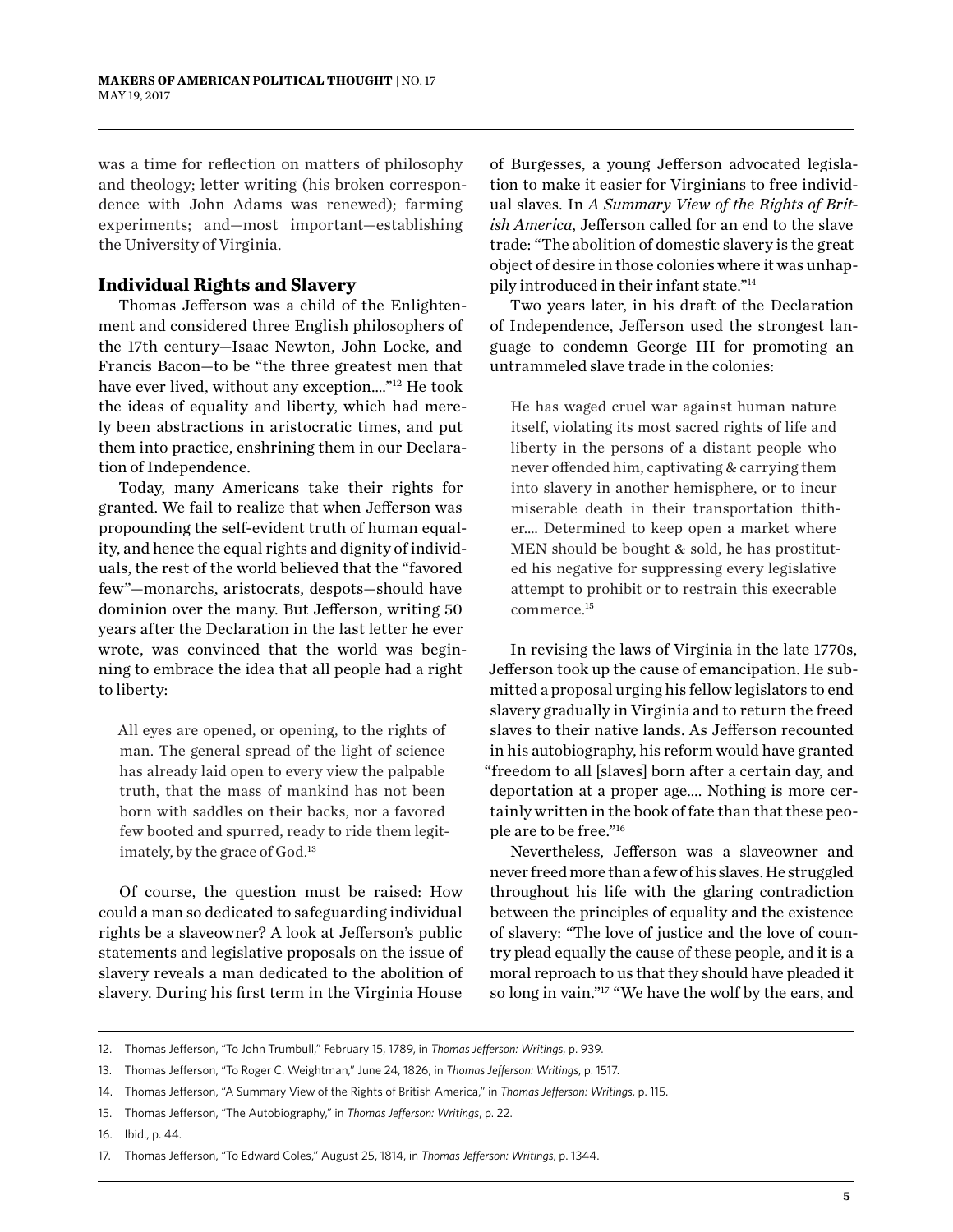we can neither hold him, nor safely let him go," Jefferson lamented in 1820. "Justice is in one scale, and selfpreservation in the other."18 He had hoped that "the younger generation," moved by "the generous temperament of youth" and shaped by the "flame of liberty" that his generation had kindled, would end slavery.

Yet it was Jefferson's words and ideas that led to the abolition of slavery. Abraham Lincoln would constantly refer back to the principles of Jefferson—to his "abstract truth, applicable to all men and all times"19 in his effort to end slavery. And a century later, Martin Luther King Jr. understood Jefferson's words in the Declaration to be a "promissory note" that would inspire the struggle for civil rights. By enshrining the idea "that all men are created equal" and the primacy of individual rights in the Declaration of Independence, and also by playing an important role in adding a Bill of Rights to the Constitution, Jefferson committed America to upholding its first principles.

In fact, in this task, Jefferson might have been too successful. Today, we are saturated with what some have called "rights talk." Few Americans pay any attention to the Constitution except for the Bill of Rights. As a result, some have argued that Americans have become too zealous in defending their individual rights and have lost a national sense of community. Thus, it is important to pay attention to the closing lines of the Declaration of Independence, where the signers pledged "our Lives, our Fortunes and our sacred Honor" to the cause of liberty.

# For Jefferson, rights were to be secured by individuals who were animated by a sense of patriotism, duty, and honor.

For Jefferson, rights were to be secured by individuals who were animated by a sense of patriotism, duty, and honor. In a letter of advice to a young boy, Jefferson told him: "Love your neighbor as yourself and your country more than yourself."20 To be sure, Jefferson's first principle was that governments were formed, based on the consent of the governed, to protect the individual rights of their citizens. At the same time, Jefferson was well aware that the principles of liberty and equality would flourish best among a citizenry dedicated not only to maintaining their rights, but also to appreciating the nation instituted to secure those rights.

#### **Religious Liberty**

The history of the world is replete with examples of religious persecution. Our earliest settlers came to America to escape the religious intolerance that was then prevalent in England and Europe. Even today, in most parts of the world, from Ireland to China to Africa, there still are religious hostilities and persecution. America is a wonderful exception to these trends. So committed were Americans to the idea of religious liberty that during the Constitutional Convention, there simply was no debate on the issue of the right of conscience.

Nevertheless, our Founders were not willing to take our religious liberty for granted. They were all too aware of the danger of mixing political power with religious authority. The First Amendment, of course, recognizes the right to the free exercise of religion and prohibits the national government from making laws respecting an establishment of religion. Jefferson and Madison were perhaps the most vigilant of the Founders when it came to safeguarding religious liberty.

Jefferson's warnings on the danger of church establishment were often blistering and always provocative. He did not mince words when it came to attacking would-be tyrants. In the "Preamble to his Bill for Religious Freedom," he singled out:

the impious presumption of legislators and rulers, civil as well as ecclesiastical, who, being themselves but fallible and uninspired men, have assumed dominion over the faith of others, setting up their own opinions and modes of thinking as the only true and infallible, and as such endeavoring to impose them on others, hath established and maintained false religions over the greatest part of the world and through all time.<sup>21</sup>

21. Thomas Jefferson, "A Bill for Establishing Religious Freedom," in *Thomas Jefferson: Writings*, p. 346.

<sup>18.</sup> Thomas Jefferson, "To John Holmes," April 22, 1820, in *Thomas Jefferson: Writings*, p. 1434.

<sup>19.</sup> Lincoln, "To Henry L. Pierce and Others," April 6, 1859.

<sup>20.</sup> Thomas Jefferson, "To Thomas Jefferson Smith," February 21, 1825, in *Thomas Jefferson: Writings*, p. 1499.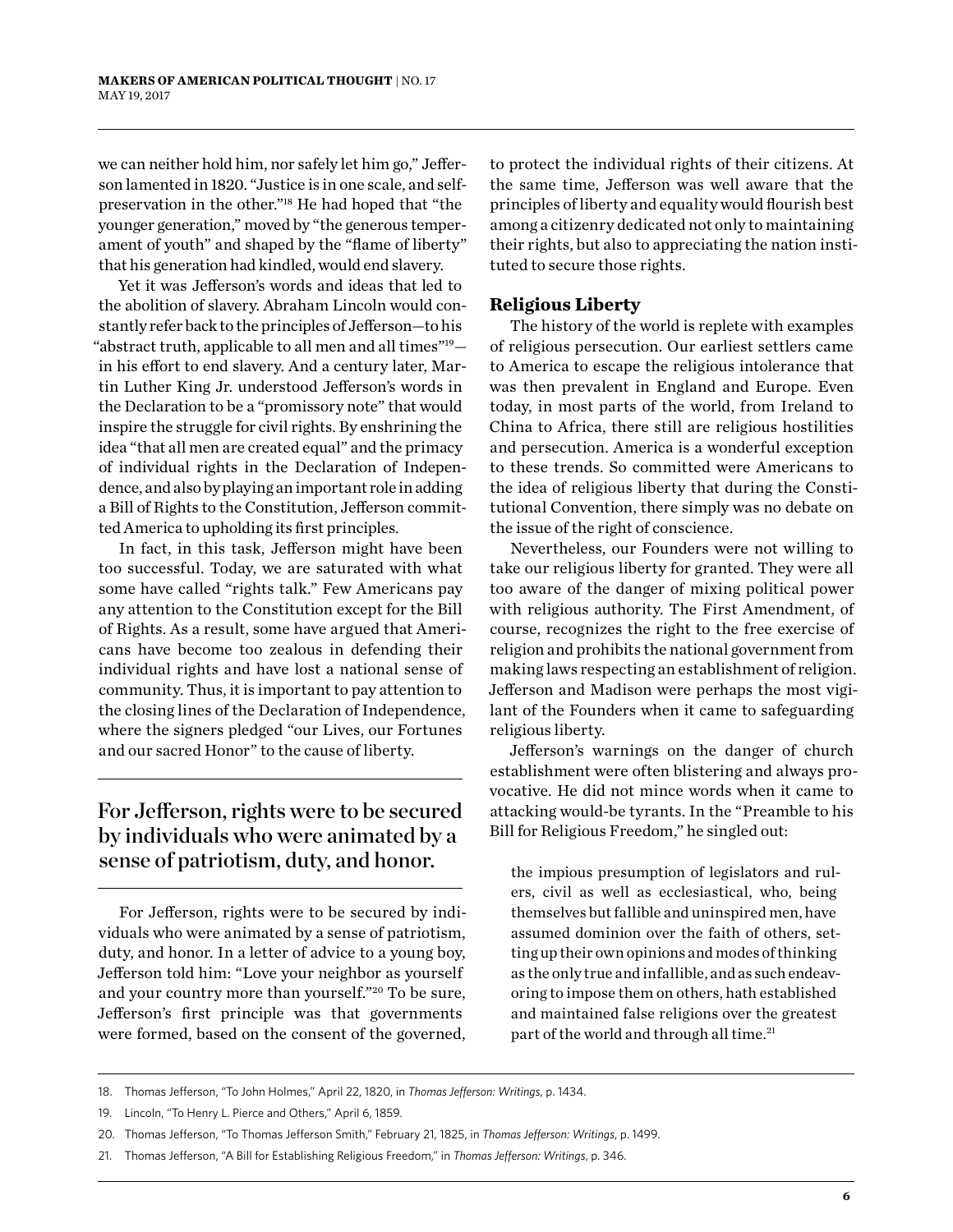In his *Notes on the State of Virginia,* Jefferson extended the widest scope of toleration to atheists and pagans: "The legitimate powers of government extend to such acts only as are injurious to others. But it does me no injury for my neighbor to say there are twenty gods, or no god. It neither picks my pocket nor breaks my leg."22

For Jefferson, religious belief was a matter of individual conscience and thus "a matter which lies solely between Man and his God."23 In his famous and often quoted letter to the Danbury Baptist Association, Jefferson used this now-familiar analogy to discuss the First Amendment:

I contemplate with sovereign reverence that act of the whole American people which declared that their legislature should "make no law respecting an establishment of religion, or prohibiting the free exercise thereof," thus building a wall of separation between Church and State.<sup>24</sup>

Jefferson considered religious liberty to be the cornerstone of every other liberty and its defense crucial to the maintenance of free government. As he wrote to his friend Benjamin Rush, "I have sworn upon the altar of God eternal hostility against every form of tyranny over the mind of man."25

Jefferson considered religious liberty to be the cornerstone of every other liberty and its defense crucial to the maintenance of free government.

Many Americans have taken those statements to mean that there should be a strict divide between the state and religion generally, but Jefferson's stance on religious liberty is more nuanced than that. At the same time that he drafted his "Bill for Establishing Religious Freedom" in the late 1770s, he also proposed a "Bill for Punishing Disturbers of Religious Worship and Sabbath Breakers" and a "Bill for Appointing Days of Public Fasting and Thanksgiving." As governor of Virginia, he issued a proclamation of "solemn thanksgiving and prayer to Almighty God."26

As President, Jefferson did not proclaim national days of fasting and thanksgiving, because he feared that such proclamations had the effect of imposing uniform religious practices on all citizens. Yet Jefferson regularly attended church services held in Congress during his presidency, well aware that the symbolic gesture of his attendance would likely offset any perception of his hostility toward religion. He also gave generously to several churches and ministers while in office and allowed religious services in public facilities of the executive branch.

Moreover, although he seems untroubled in *Notes on the State of Virginia* if his neighbor believes in many or no gods, in that same work, Jefferson also implores:

And can the liberties of a nation be thought secure when we have removed their only firm basis, a conviction in the minds of the people that these liberties are of the gift of God? That they are not to be violated but with his wrath? Indeed I tremble for my country when I reflect that God is just. $27$ 

Thus, while it might seem that Jefferson advocated a radical separation between church and state, he considered liberty a gift of God and posited a firm reliance on God for protecting our natural rights—with which all men "are endowed by their Creator."

<sup>22.</sup> Thomas Jefferson, "Notes on the State of Virginia," in *Thomas Jefferson: Writings*, p. 285.

<sup>23.</sup> Thomas Jefferson, "To Messrs. Nehemiah Dodge and Others, a Committee of the Danbury Baptist Association, in the State of Connecticut," January 1, 1802, in *Thomas Jefferson: Writings*, p. 510.

<sup>24.</sup> Ibid.

<sup>25.</sup> Thomas Jefferson, "To Dr. Benjamin Rush," September 23, 1800, in *Thomas Jefferson: Writings*, p. 1080.

<sup>26.</sup> Thomas Jefferson, "Proclamation Appointing a Day of Thanksgiving and Prayer," November 11, 1779, National Archives, Founders Online, https://founders.archives.gov/documents/Jefferson/01-03-02-0187 (accessed April 20, 2017).

<sup>27.</sup> Thomas Jefferson, "Notes on the State of Virginia," in *Thomas Jefferson: Writings*, p. 289.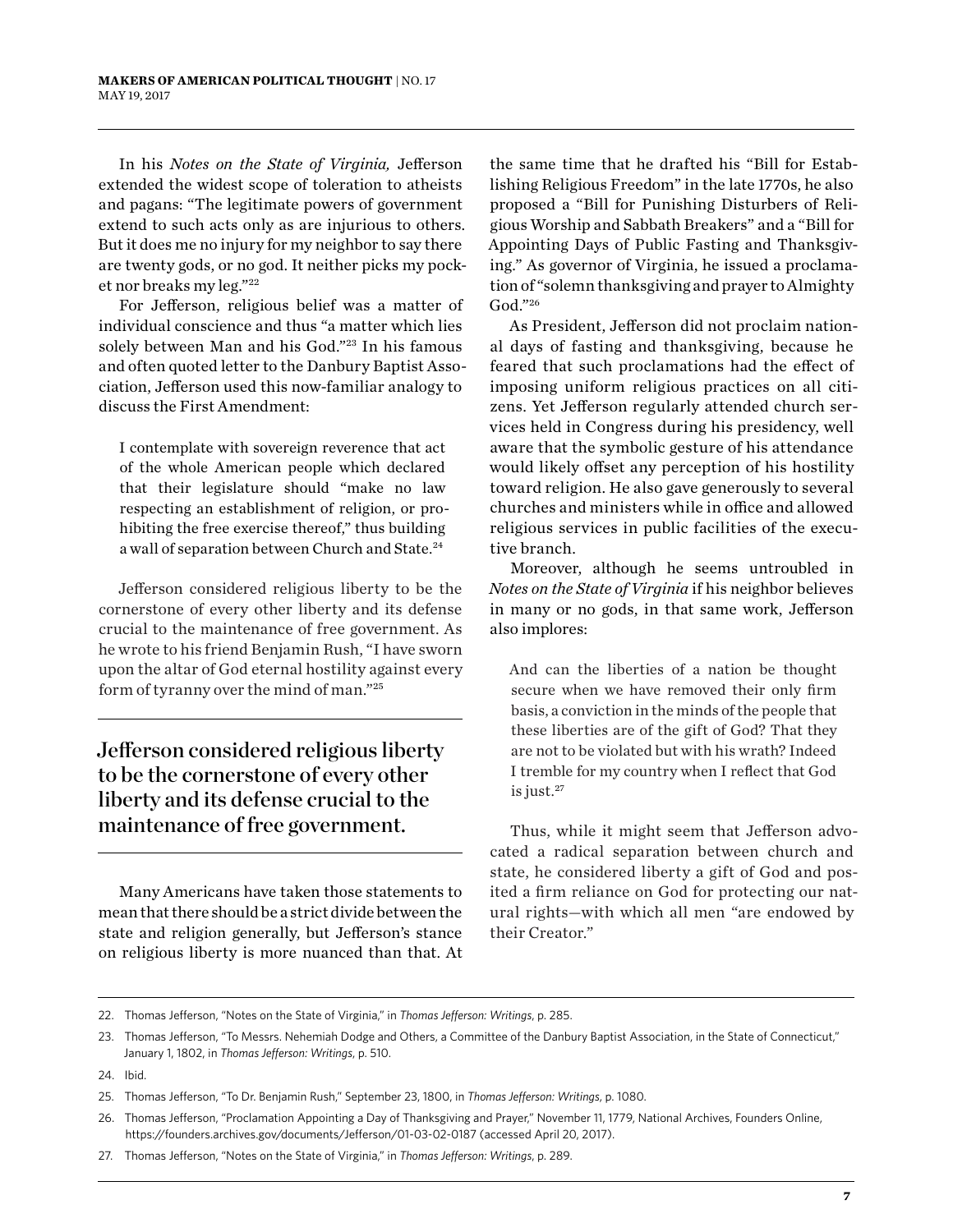Jefferson believed in unrestrained religious expression in an open marketplace of ideas and thought that religious establishments threatened religious liberty. At the same time, he had little problem with government supporting voluntary, nonsectarian religious activity, including the use of public property for religious purposes, if that cooperation was necessary for the cause of religious expression and the flourishing of the good effects of religion generally.

#### **Education**

Jefferson's love of learning was boundless, and it informed his priorities as legislator, reformer, and President and later as a retired statesman. His vigilance against political tyranny and religious fanaticism was matched by vigilance against what he foresaw as a more formidable enemy of self-government: ignorance. Part and parcel of his trenchant defense of individual rights and religious liberty was his understanding that free citizens, in order to remain free, must be educated.

Of all the bills he submitted to the revisal committee when he was a legislator in Virginia, Jefferson wrote, "by far the most important bill in our whole code is that for the diffusion of knowledge among the people. No other sure foundation can be devised, for the preservation of freedom and happiness."28 For Jefferson, education protected "individuals in the free exercise of their natural rights, and… against degeneracy."29

So vital was the role of education to "guard the sacred deposit of [our] rights and liberties" that Jefferson proposed what was at the time a very radical plan to extend a free education to all children of elementary school age in the state of Virginia. Jefferson believed that gifted children come from all walks of life. As he put it, "talents are sown as liberally among the poor as the rich." It was in the public interest for the state to seek out and educate all children "whom nature hath fitly formed and disposed to become useful instruments of the public" rather than to confine education "to the weak or wicked."30 Jefferson's scheme provided a free education to all at the

elementary level and encouraged the best students, whom Jefferson called the "natural aristocracy," to pursue higher education.

The importance of education to Jefferson can also be seen in one of the central policies of his presidential Administration. In 1803, Jefferson persuaded Congress to appropriate \$2,500 for the first scientific expedition of the United States, which sent Meriwether Lewis, his private secretary, and William Clark on one of America's most famous exploratory missions. Jefferson instructed Lewis that his "observations are to be taken with great pains and accuracy, to be entered distinctly, and intelligibly for others as well as yourself." He was especially interested in what they might observe of the American Indians ("the names of the nations and their numbers; the extent and limits of their possessions; their language, traditions, monuments, the state of morality, religion and information among them") and singled out a few other "objects worthy of notice" such as "the soil, vegetation, animals, mineral productions, climate."31 Jefferson's love of natural history was fueled in part by his patriotism. He wanted to show the world that America was geographically the equal of, if not superior to, Europe.

Jefferson's love of natural history was fueled in part by his patriotism. He wanted to show the world that America was geographically the equal of, if not superior to, Europe.

Jefferson spent the bulk of his retirement years working on the ambitious project of establishing what would become the University of Virginia. The Virginia Assembly appropriated funds to charter the university in 1819, and Jefferson at once set about attracting the best faculty from abroad and amassing a vast catalogue of books for the library. He designed not only a curriculum, but also the architecture of the entire campus, which the American

30. Ibid.

<sup>28.</sup> Thomas Jefferson, "To George Wythe," August 13, 1786, in *Thomas Jefferson: Writings*, p. 859.

<sup>29.</sup> Thomas Jefferson, "A Bill for the More General Diffusion of Knowledge," in *Thomas Jefferson: Writings*, p. 365.

<sup>31.</sup> Thomas Jefferson, "Instructions to Captain Lewis," June 20, 1803, in *Thomas Jefferson: Writings*, p. 1127.